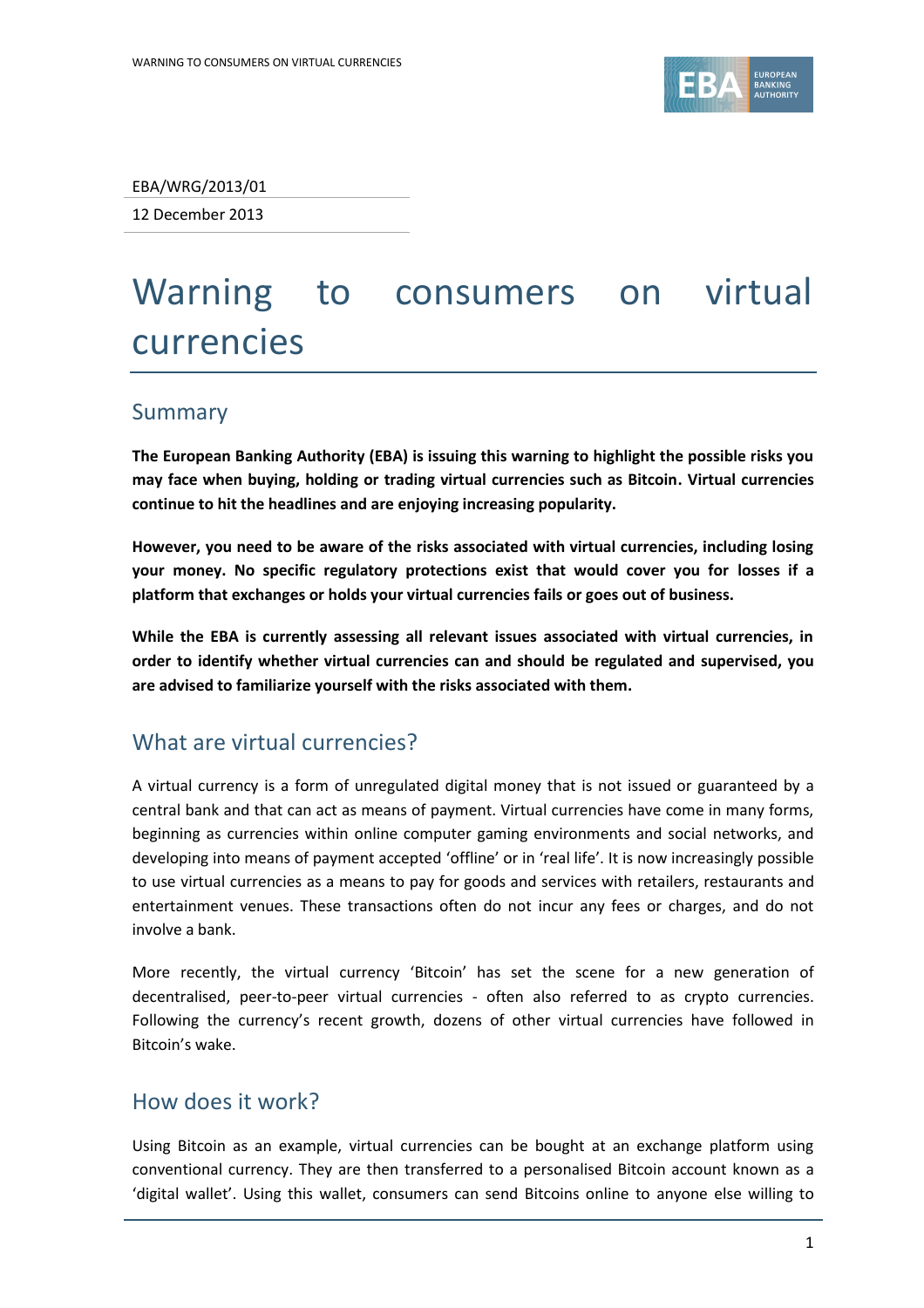

accept them, or convert them back into a conventional fiat currency (such as the Euro, Pound or Dollar).

New Bitcoins are created online using computer-intensive software known as 'Bitcoin miners'. This software allows consumers to 'mine' small amounts of the currency through solving deliberately complex algorithms. However, the increase in the money supply is fixed so only small amounts are released over time.

## What are the risks you need to be aware of?

The EBA has identified several characteristics and risks that you should be aware of when buying, holding, or trading virtual currencies.

#### **You may lose your money on the exchange platform**

In order to purchase virtual currencies, you may buy currency directly from someone who owns them or through an exchange platform. These platforms tend to be unregulated. In a number of cases, exchange platforms have gone out of business or have failed - in some instances due to hacking by third parties. The EBA is aware of consumers permanently losing significant amounts of money held on these platforms.

You should be aware of the fact that exchange platforms are not banks that hold their virtual currency as a deposit. If an exchange platform loses any money or fails, there is no specific legal protection – for example through a deposit guarantee scheme – that covers you for losses arising from any funds you may have held on the exchange platform, even when the exchange is registered with a national authority.

#### **Your money may be stolen from your digital wallet**

Once you have bought virtual currency it is stored in a 'digital wallet', on a computer, laptop or smart phone. Digital wallets have a public key, and a private key or password that allows you to access them. However, digital wallets are not impervious to hackers. Similar to conventional wallets, money may therefore be stolen from your wallet. Cases have been reported of consumers losing virtual currency in excess of US \$1 million, with little prospect of having it returned.

In addition, if you lose the key or password to your digital wallet, your virtual currency may be lost forever. There are no central agencies that record passwords or issue replacement ones.

#### **You are not protected when using virtual currencies as a means of payment**

When using virtual currencies as a means to pay for goods and services you are not protected by any refund rights under EU law offered, for example, for transfers from a conventional bank or other payment account. Unauthorised or incorrect debits from digital wallet can therefore not usually be reversed. Acceptance of virtual currencies by retailers is also not permanently